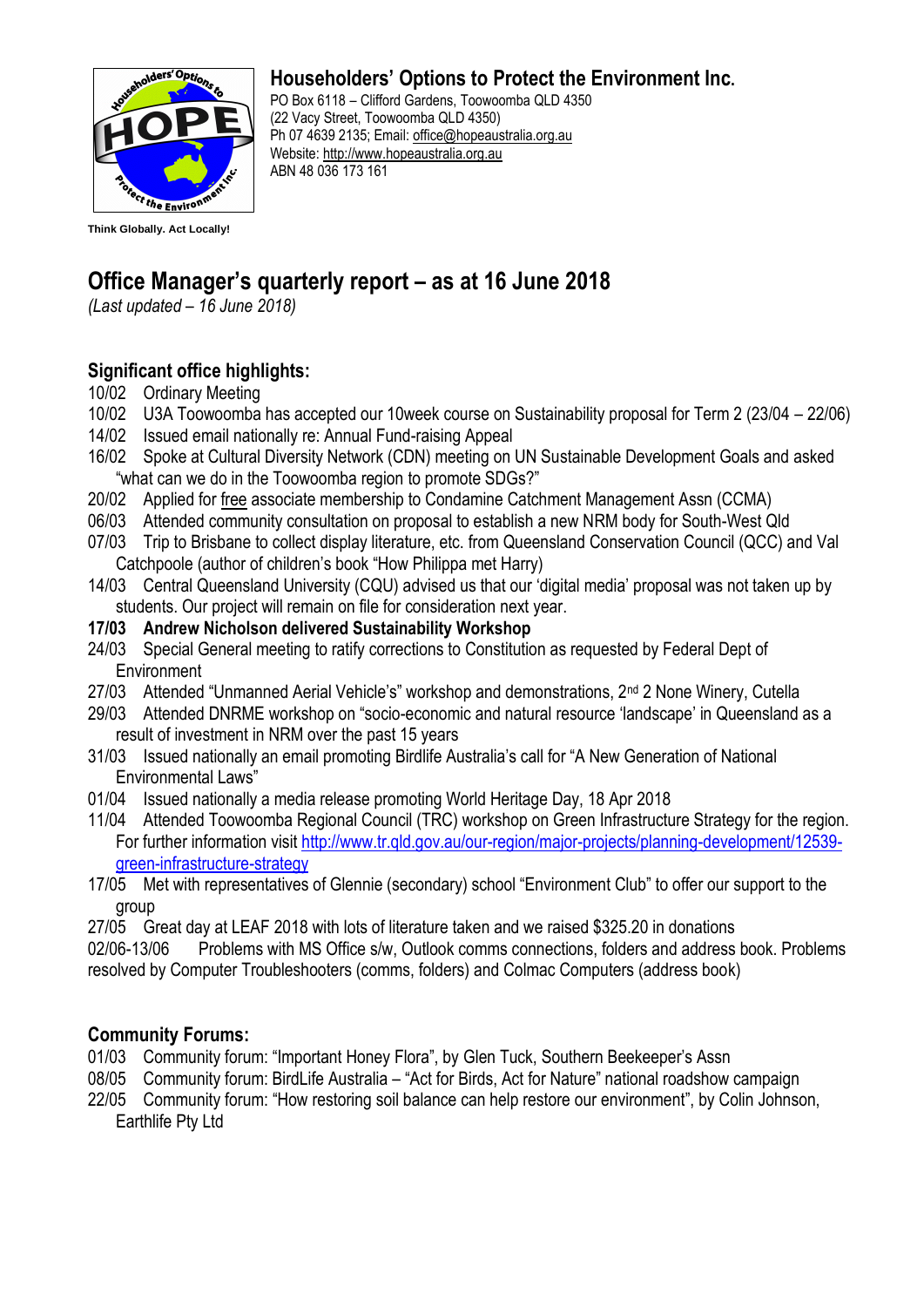# **Submissions:**

- 13/02 Submission to WA govt re: Proposed legislation to provide compensation to organic and conventional farmers impacted by contamination events by GM farmers (as per pro forma letter supplied)
- 13/02 Submission to Federal Govt re: Strategy for Nature 2018-2030. Thanks to Jacinta Saad for preparing our submission.
- 06/03 Submission to Qld Govt re: Nature Conservation (Special Wildlife Reserves) and Other Legislation Amendment Bill 2018**.** Thanks to Jacinta Saad for undertaking the review on behalf of HOPE.
- 17/03 Submission to Qld State Govt re Vegetation Management and Other Legislation Amendment Bill 2018.
- 21/03 Endorsed "open letter to federal parliamentarians" re Electoral Legislation Amendment (Electoral Funding and Disclosure Reform) Bill 2017, the Foreign Influence Transparency Scheme Bill 2017 and the National Security Legislation Amendment (Espionage and Foreign Interference) Bill 2017.

# **Grant applications:**

- 19/02 Submitted online application to The Grants Hub for \$500 to cover fuel costs unsuccessful 31/05
- 28/02 Submitted online funding application to the Qld Gambling Community Benefit Fund (GCBF) for a new computer with sufficient memory and hardware capabilities to properly run Windows 10 and MS Office 2016; and a new tv monitor to show environmental films, etc. from a portable hard drive.
- 05/03 Miriam and I submitted an online grant application to Ergon Energy for funding to provide 3 workshops on Creating Wildlife Friendly (Rural) Properties and Landscape Connectivity
- 06/03 Submitted funding application to Climate Action Network Australia (CANA) re Going Solar On/Off Grid with Battery Storage information sessions – unsuccessful 22/05
- 08/03 Creating Wildlife Friendly Properties and Landscape Connectivity workshops submitted grant applications to Toowoomba Regional Council (TRC) - unsuccessful 26/04, Ergon Energy and Nexus – unsuccessful 31/05
- 08/03 Using Drones to Survey Landscapes workshops/field trips submitted grant applications to TRC unsuccessful 26/04 and Nexus

# **Account activity:**

- 12/02 Received \$200 sponsorship from Computer Troubleshooters (Tmba)
- 21/02 Paid Andrew Nicholson's membership to U3A Toowoomba (cheque no. = 200644 for \$50)
- 22/02 Paid Telstra \$100 for Feb 2018 ph/internet charges, cheque no. = 200645, GST= \$9.09
- 08/03 Paid 1300WebPro \$475.75 for 2 pages of urgent website maint. --- Cheque no. 200646, GST = \$43.25
- 16/03 Received \$330 (GST = \$30) payment from Family Daycare Providers for Sustainability Workshop
- 20/03 Paid Andrew Nicholson \$330 (GST = \$30), cheque no = 200647, for facilitating Sustainability Workshop
- 21/03 Paid Bullfrog Communications \$77 (GST = \$7), cheque no = 200648, for writing of media release promoting HOPE nationally
- 18/04 Paid Wilsonton Lions Club for hire of Laurel Bank Park Hall \$180, cheque no = 200649
- 30/04 Paid U3A Toowoomba site fee of \$40 for 2018 Seniors Expo, cheque no = 200650
- 09/05 Banked \$94 donations from BirdLife Australia forum
- 16/05 Banked \$100 bond refund of LBPH hire
- 22/05 Paid VQ \$110 (GST = \$10) for HOPE's membership renewal, cheque no = 200651
- 28/05 Banked \$325.20 donations from LEAF 2018 event
- 08/06 Paid Colmac Computers \$66 (GST = \$6) initial payment, cheque no = 200652
- 13/06 Paid Colmac Computers \$330 (GST = \$30) final payment, cheque no = 200653
- 15/06 Paid Telstra \$100 (GST = \$9.09) for June ph/internet charges, cheque no = 200654
- 15/06 Paid Computer Troubleshooters \$198 (GST = \$18), cheque no = 200755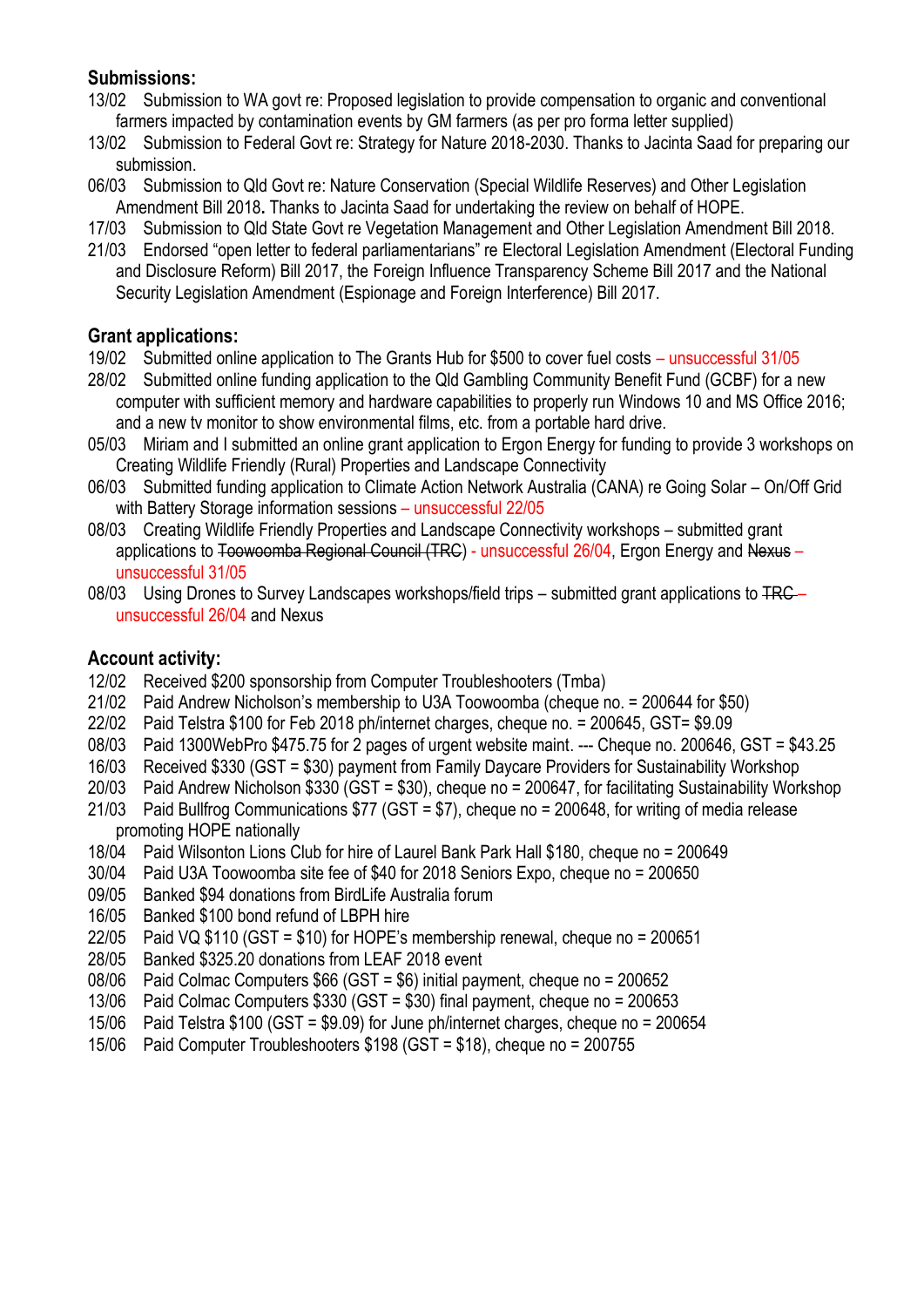# **Office Updates compilation**

# **15/02/2018**

The computer monitor has been playing for quite some time now, so I didn't want to risk waiting until tomorrow morning before sending you this weekly Office Update.

The major items listed below are in some sort of chronological sequence – not importance-wise.

- 1) Attendance figures for the Ordinary Meeting of 10 February were looking good with 8 people confirming their presence. Unfortunately, on the day, there were 3 late apologies, 2 late arrivals and 1 no show.
- 2) Guest speaker MaryLou Gittens from Condamine Catchment Management Assn (CCMA) and Queensland Water and Land Carers (QWaLC) spoke about the roles and responsibilities of national, state and regional NRM/landcare agencies (see attached information sheet).
- 3) An offer of free Associate Membership to CCMA is available to HOPE. This membership will give us access to the CCMA network and its contacts database. **What do you think – should we join as a group Yes/No?**
- 4) Janine Brown handed over some interesting material from Volunteering Queensland (VQ) especially, a guide on" How to enjoy being on a Committee/Board". I have 3 copies of this document, so if you would like to have a read of this guide, please contact me by return email or phone 4639 2135 to arrange a suitable date & time to collect your copy.
- 5) Grants are available from Toowoomba Regional Council (TRC), Ergon Energy and Australian Ethical Investments. Is anyone available to help me in drafting some project applications for these funding bodies?
- 6) Great news! U3A Toowoomba has accepted our offer of a course on Sustainability for Term 2 of this year. Myself and Andrew Nicholson will co-tutor the course. As the principal tutor, I don't need to be a member of U3A, but Andrew as the 2IC does need to be a member of U3A as per their guidelines. Therefore, I recommend that HOPE pays Andrew's \$50 membership fee. **Have I your support on this matter – Yes/No?**
- 7) HOPE volunteer t-shirts For those of you who do not yet have one of our t-shirts, please let me know of your size and I'll put a t-shirt aside for you. Likewise, for those of you who require a replacement t-shirt, please let me know asap.

# **Office highlights:**

10/02/18 Ordinary Meeting - Poor attendance due to late apologies and several no shows. Not a good look to present to our guest speaker.

12/02/18 Received \$200 sponsorship from Computer Troubleshooters (Tmba)

13/02/18 Submission to WA govt re: Proposed legislation to provide compensation to organic and conventional farmers impacted by contamination events by GM farmers (as per pro forma letter supplied)

13/02/18 Submission to Federal Govt re: Strategy for Nature 2018-2030. Thanks to Jacinta Saad for preparing our submission.

14/02/18 Issued global email re: Annual Fund-raising Appeal

- Community Forum program
	- o **Thu**, 1st March --- Glen Tuck, Southern Beekeeper's Assn Important Honey Flora
	- o **Thu**, 5th April --- Bruce Lawrie Conservation in Africa
	- o **Tue**, 22nd May --- Colin Johnson, Earthlife How restoring soil balance can help restore our environment

#### **23/02/2018**

It has been quite a busy time here at the HOPE office with:

- face to face and over the phone interviews with potential volunteers;
- a meeting with Andrew to continue developing our 'sustainability' course for U3A Toowoomba;
- a meeting with Miriam to review our accounts and filing system; and
- a meeting with Steve to discuss potential 'landcare/NRM' projects for us to undertake this year.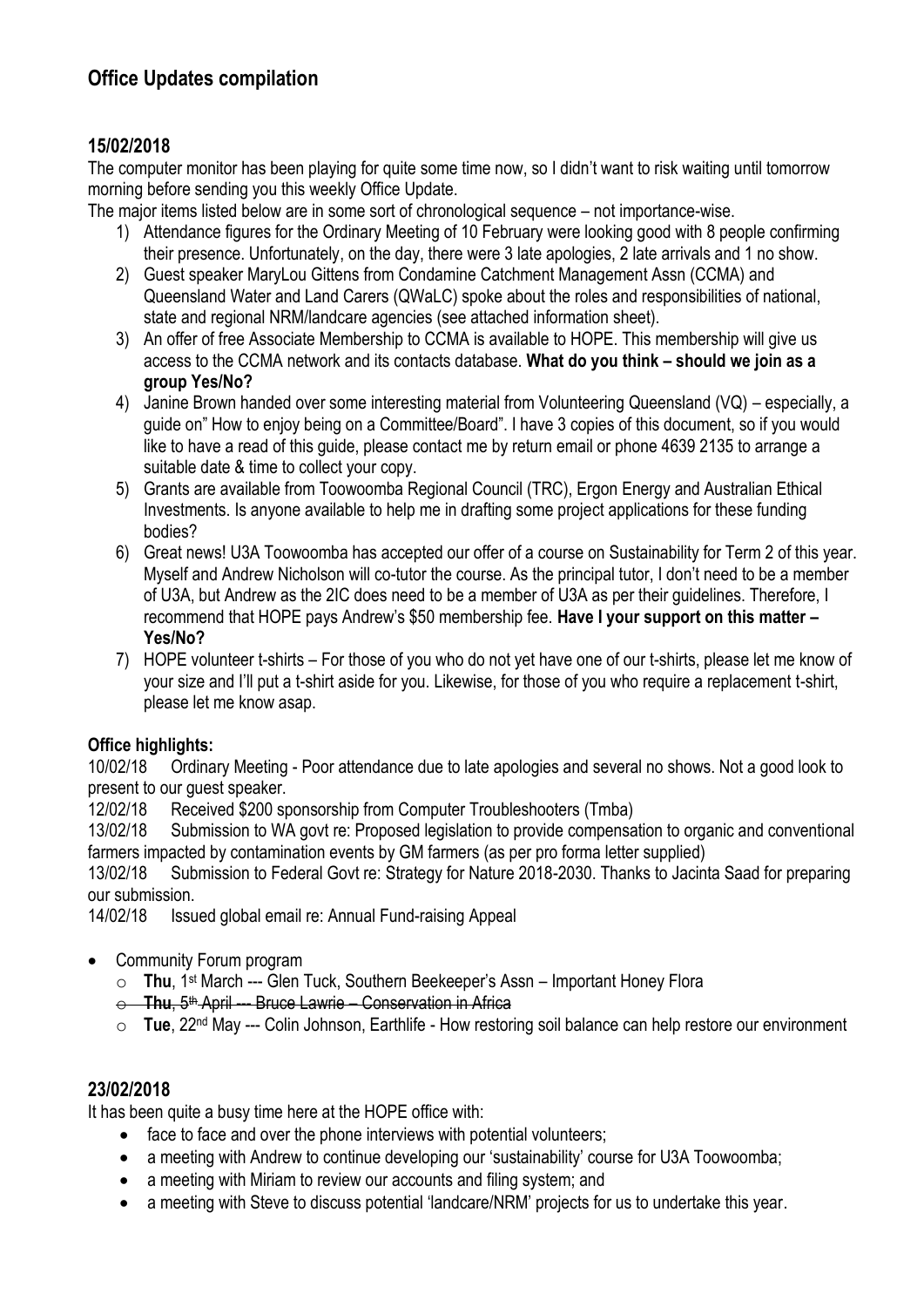Publicity for our 1<sup>st</sup> community forum has been distributed. And, I hope to see as many of you as possible on Thursday 1 March at the Toowoomba City Library to listen to Glen Tucker of the Southern Beekeepers Assn. Lastly, lots of work has been allocated out, but not much has been actioned. Please let me know how you are going with your allotted admin position and/or assigned tasks.

# **Office highlights:**

16/02 Spoke at Cultural Diversity Network (CDN) meeting on UN Sustainable Development Goals and what we could do locally in the Toowoomba region

16/02 Received an invitation from Family Daycare providers to provide a workshop on sustainable living practices

17/02 Issued media release for Community Forum on "Important Honey Flora" being held on 1st March at Toowoomba City Library

18/02 Issued email/postal invitation to Community Forum (as noted above)

19/02 Received and actioned invitation to 2018 Logan Eco Action Festival (Sunday, 27 May 2018, 10am – 3pm)

- 19/02 Submitted online application to The Grants Hub for \$500 to cover fuel costs
- 20/02 Applied for associate membership to CCMA
- 20/02 Issued email promoting Earth Hour, 24 March 2018
- 20/02 Submitted online application to attend this year's Logan Eco Action Festival (LEAF), Sunday 27 May 2018

21/02 Paid Andrew Nicholson's membership to U3A Toowoomba so that he can co-tutor our Sustainability course during Term 2 (cheque no. = 200644 for \$50)

22/02 Paid Telstra \$100 for Feb 2018 ph/internet charges, cheque no. = 200645, GST= \$9.09

- Community Forum program
	- o **Thu**, 1st March --- Glen Tucker, Southern Beekeeper's Assn Important Honey Flora
	- o **Tue**, 22nd May --- Colin Johnson, Earthlife How restoring soil balance can help restore our environment

# **02/03/2018**

- 27/02 We welcome new volunteer Hannah Simpson who has offered to edit our newsletter for the next 3 months (March – May). If Hannah does well, she will stay on for the year as our Newsletter Editor.
- 28/02 I submitted an online funding application to the Qld Gambling Community Benefit Fund (GCBF) for a new computer with sufficient memory and hardware capabilities to properly run Windows 10 and MS Office 2016; and a new tv monitor to show environmental films, etc. from a portable hard drive.
- 01/03 Our 1<sup>st</sup> community forum on "Important Honey Flora" was very informative with lots of examples of foliage, seeds and flowers. (8 people were in attendance. Thanks to Mr Glen Tucker of Southern Beekeepers Assn for his presentation.

02/03 Issued e: information letter on availability of Nature Journaling workshops to schools, scouts and guides in the Toowoomba region

Finally, Miriam and I will be meeting on Monday 5 March to finalise grant applications for a number of projects including Wildlife Friendly Properties and Landscape Connectivity workshops; and Going Solar – On/off Grid with Battery Storage information sessions.

# **09/03/2018**

What a fantastic week of activity it has Miriam, Steve and I in preparing information and budgets for various projects requiring grant funding.

We have submitted funding applications for:

- Equipment: a new computer and ty monitor to Gambling Community Benefit Fund (GCBF)
- Creating Wildlife Friendly Properties and Landscape Connectivity workshops to Toowoomba Regional Council (TRC), Ergon Energy and Nexus
- Using Drones to Survey Landscapes workshops/field trips to TRC and Nexus
- Going Solar On/Off Grid with Battery Storage information sessions to Climate Action Network Australia (CANA)

Other important items of business are noted below.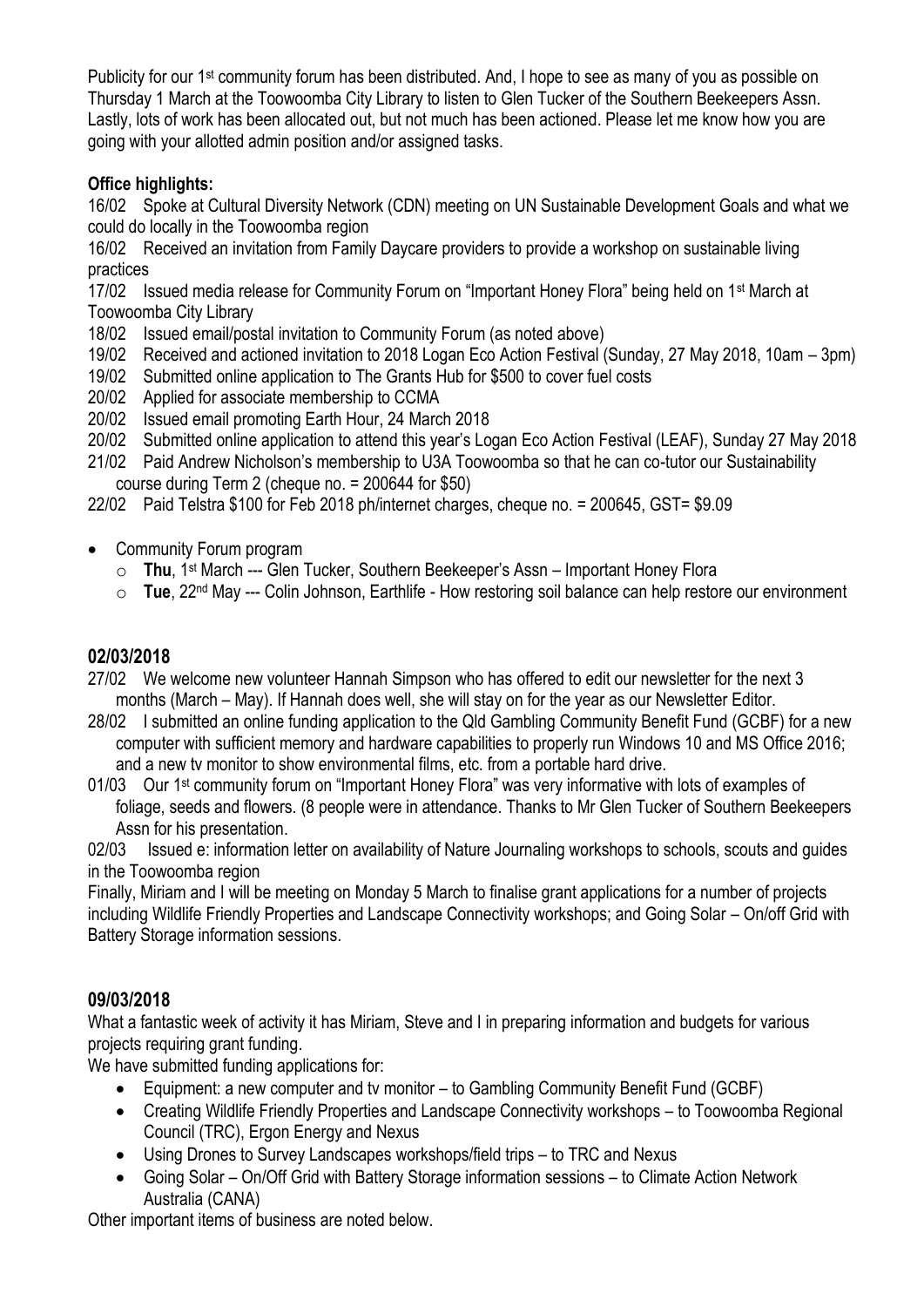# **Office highlights:**

04/03 Distributed March 2018 newsletter

05/03 Miriam and I submitted an online grant application to Ergon Energy for funding to provide 3 workshops on Creating Wildlife Friendly (Rural) Properties and Landscape Connectivity

06/03 Submission to Qld Govt re: Nature Conservation (Special Wildlife Reserves) and Other Legislation Amendment Bill 2018**.** Thanks to Jacinta Saad for undertaking the review on behalf of HOPE.

- 06/03 Attended community consultation on proposal to establish a new NRM body for South-West Qld
- 06/03 Submitted funding application to Climate Action Network Australia (CANA) re Going Solar On/Off Grid with Battery Storage information sessions
- 07/03 Trip to Brisbane to collect display literature, etc. from Queensland Conservation Council (QCC) and Val Catchpoole (author of children's book "How Philippa met Harry)
- 08/03 Frank & Miriam submitted 2 grant applications to Toowoomba Regional Council (TRC)

#### **Accounts:**

08/03 Paid 1300WebPro \$475.75 for 2 pages of urgent website maint. --- Cheque no. 200646, GST = \$43.25

# **17/03/2018**

Apart from illness and life's pressures impacting a few of us these past few weeks, we still seem to manage keeping up with the HOPE 'workload'.

A big thanks to Miriam for undertaking the review and corrections to our Constitution; and to Andrew for preparing a workshop presentation on 'education for sustainability principles'.

A Special General Meeting to ratify the above mentioned constitutional changes is being held on Saturday 24 March, 10am here at the HOPE office, 22 Vacy Street, Toowoomba.

I'd appreciate as many of you as possible attending this important, albeit brief, meeting.

On 14 March, we were advised by Central Queensland University (CQU) that HOPE's 'digital media' proposal was not taken up by students. Our project will remain on file for consideration next year.

Lastly, we submitted a response to Qld State Govt re Vegetation Management and Other Legislation Amendment Bill 2018.

# **30/03/2018**

It has been an interesting couple of weeks for us.

The 'Special General Meeting' on Saturday 24 March went off smoothly with changes to our Constitution and Public Fund bank account name approved.

I have accepted an invitation to attend an Education Expo at Cobb & Co Museum on 18 April 2018. I shall take along some general environmental literature to hand out to attendees.

Other office highlights are noted below.

Enjoy the Easter break!

PS. Congratulations to Anjan and Kabari on the birth of the second child, daughter Aloka.

Likewise, congratulations to Jihau and Chong You on the birth of their first child, son Kevin. We wish both families well.

# **Office highlights:**

16/03 Received \$330 (GST = \$30) payment from Family Daycare Providers for Sustainability Workshop

- 17/03 Andrew Nicholson delivered Sustainability Workshop
- 20/03 Paid Andrew Nicholson \$330 (GST = \$30), cheque no = 200647, for facilitating Sustainability Workshop
- 21/03 Issued national media release promoting HOPE
- 21/03 Paid Bullfrog Communications \$77 (GST = \$7), cheque no = 200648, for writing of media release promoting HOPE nationally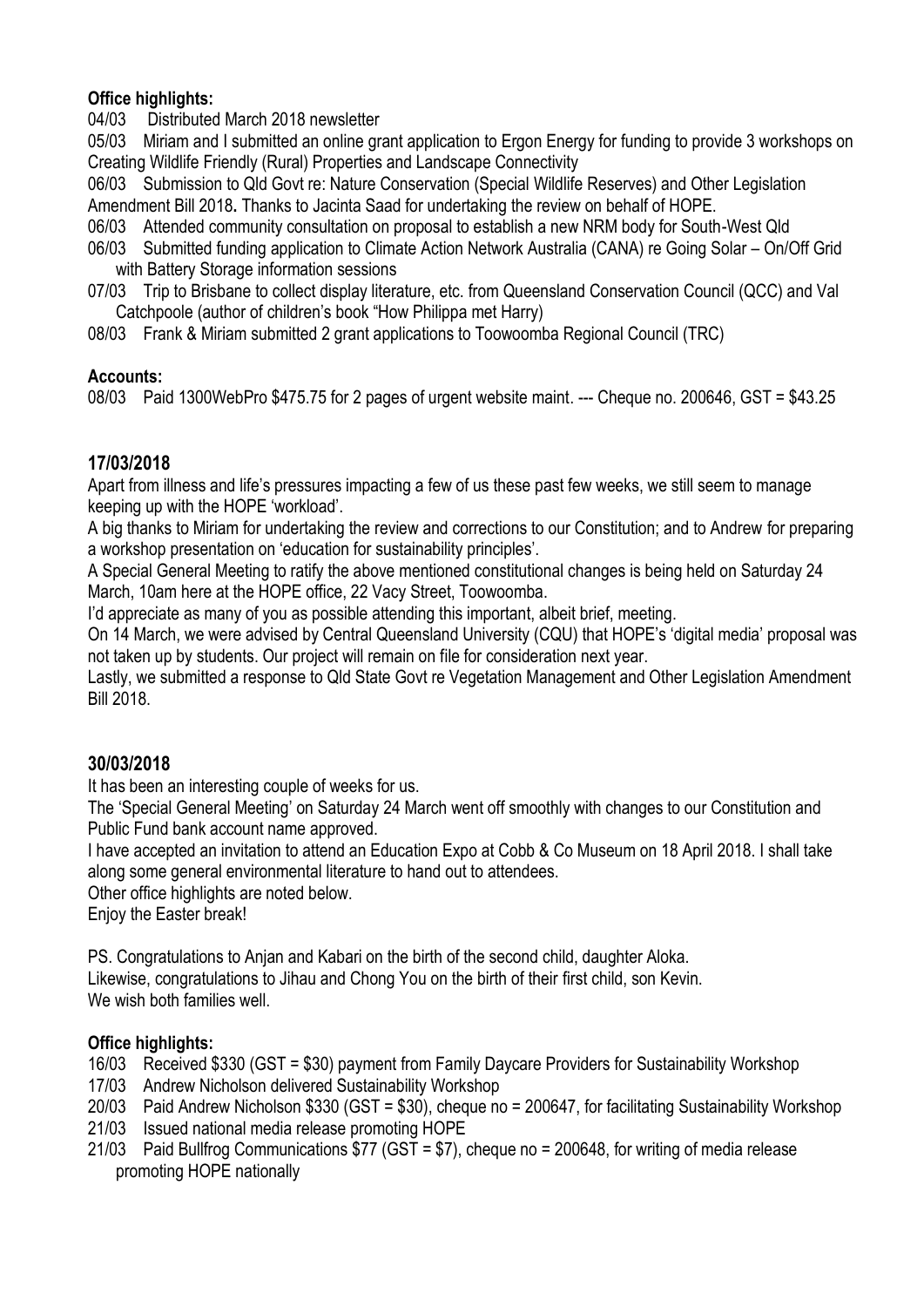- 21/03 Endorsed "open letter to federal parliamentarians" re Electoral Legislation Amendment (Electoral Funding and Disclosure Reform) Bill 2017, the Foreign Influence Transparency Scheme Bill 2017 and the National Security Legislation Amendment (Espionage and Foreign Interference) Bill 2017.
- 24/03 Special General meeting to ratify changes to constitution and change to Public Fund account name
- 27/03 Attended "Unmanned Aerial Vehicle's" workshop and demonstrations, 2<sup>nd</sup> 2 None Winery, Cutella
- 29/03 Attended DNRME workshop on "socio-economic and natural resource 'landscape' in Queensland as a result of investment in NRM over the past 15 years

# **16/04/2018**

The big news for us is Birdlife Australia's willingness to visit Toowoomba as part of their national "Act for Birds, Act for Nature" roadshow.

The community forum will take place on Tuesday 8<sup>th</sup> May, 7pm-9pm at Laurel Bank Park Hall, Hill St, Toowoomba.

We'll need a team of 6-8 volunteers to help with setting up the hall, staffing the registration and catering tables, recording the event – photos &/or short videos, and packing up of course.

Earlier this month, I on-forwarded several emails and I'm still waiting to hear back from some of you regarding those matters.

- 1) Request to endorse "Global Pledge on Cities and Climate Change" Yes/No?
- 2) Invite to Crowdfunding workshop in Brisbane on  $27<sup>th</sup>$  April)
- 3) Invite to QCC's Digital Campaigning Webinar, 18<sup>th</sup> April) Is anyone interested and available to
- 4) Invite to QCC's Member Network Gathering, 19<sup>th</sup> April) attend one of more of these?

# **Office highlights:**

- 31/03 Issued nationally an email promoting Birdlife Australia's call for "A New Generation of National Environmental Laws"
- 01/04 Issued nationally a media release promoting World Heritage Day, 18 Apr 2018
- 01/04 Issued e: newsletter for April 2018
- 09/04 Invitation to endorse "Global Pledge on Cities and Climate Change (as per email)
- 10/04 Birdlife Australia has accepted our invitation to come to Toowoomba on Tuesday 8 May
- 10/04 Invitation from QCC to 1) Digital Campaigning Webinar (18/04); and 2) Member Network Gathering (19/04)
- 10/04 Invitation to workshop on Crowdfunding (Brisbane, 27/04)
- 11/04 Received correspondence from Qld Dept of Natural resources, Mines and Energy inviting us to provide a submission on the draft Condamine and Balonne Water Plan, Water Management Protocol, Water Entitlement Notice and Statement of Intent.
- 11/04 Attended Toowoomba Regional Council (TRC) workshop on Green Infrastructure Strategy for the region. For further information visit [http://www.tr.qld.gov.au/our-region/major-projects/planning-development/12539](http://www.tr.qld.gov.au/our-region/major-projects/planning-development/12539-green-infrastructure-strategy) [green-infrastructure-strategy](http://www.tr.qld.gov.au/our-region/major-projects/planning-development/12539-green-infrastructure-strategy)

13/04 Email 'request for articles' sent to a number of organisations and individuals – including Reverse Garbage and Green Harvest

# **17/05/18**

The Glennie (secondary) School's newly formed "Environment Club" is seeking HOPE's support through the provision of advice, information and resources.

They are also interested in going some fund-raising for our group; as well as attending future community forums. They would also like to do some "hands on" activities such as tree planting, etc.

Consequently, I'll let some of our local environment group contacts know of The Glennie Environment Club's keenness to volunteer form the environment.

Lastly, please note that our next community forum about "Improving soil health" is ion Tuesday 22 May, 7-9pm at the Toowoomba City Library.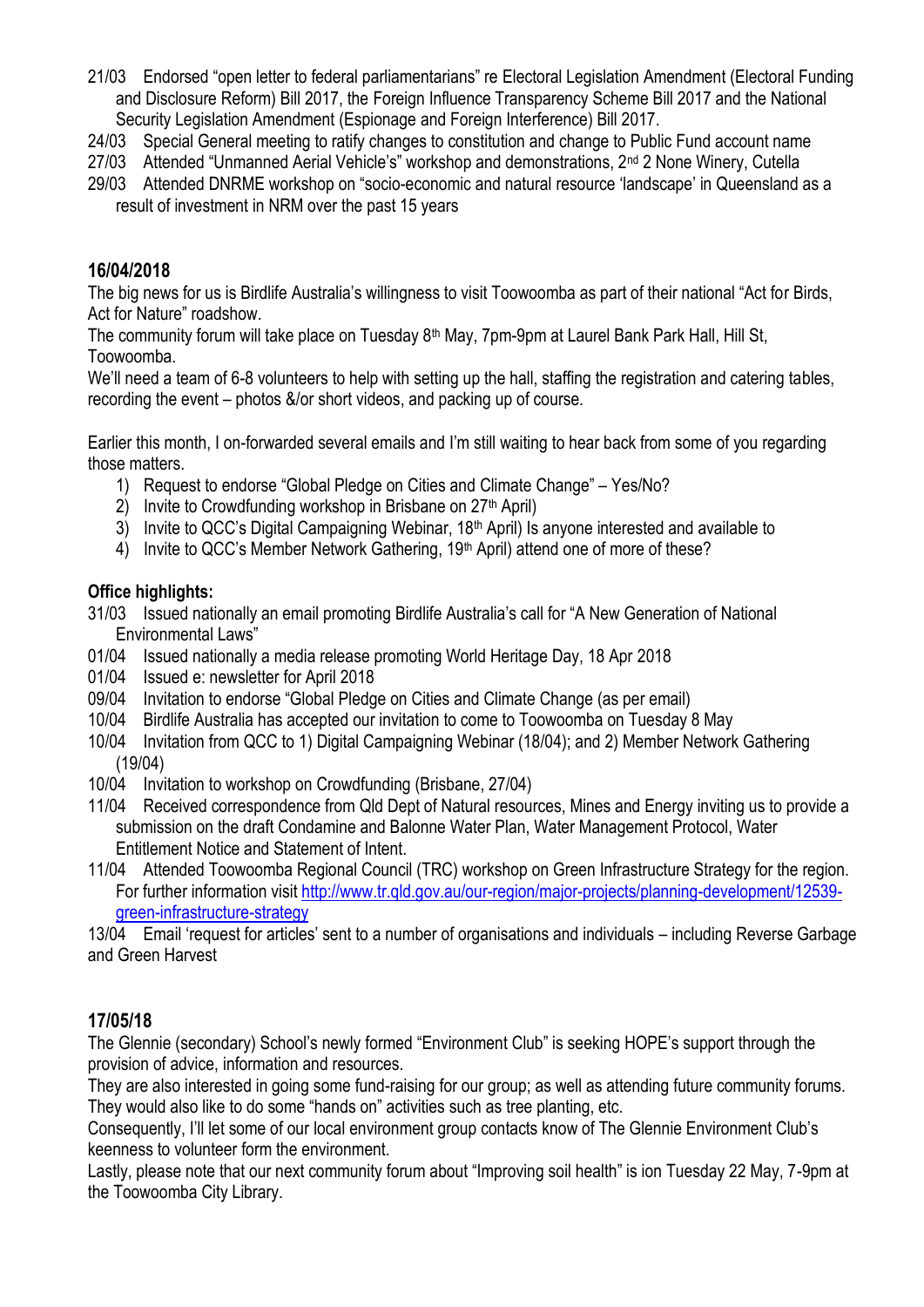### **Office highlights:**

14/0 Issued e: invitations to Places You Love Alliance member groups to join HOPE's Alliance/Partnership initiative.

16/05 Banked \$100 bond refund from hire of Laurel Bank Park Hall (8 May)

### **02/06/18**

It's been another couple of busy weeks for the office with lots of "planning and preparation" work being done to organize the "Restoring Soil Health is Good for the Environment" community forum (22 May); attendance at Logan Eco Action Festival (LEAF) 2018 (27 May); and the upcoming quarterly Ordinary Meeting (16 June).

On the down side, three (3) of our funding applications were unsuccessful.

Firstly, the application to Climate Action Network Alliance to hold a series of "Going Solar – On/Off Grid with Battery Storage" information sessions was declined (22/05).

Secondly, the application to The Grants Hub's Volunteer Support Grant program was declined (30 May). Thirdly, our application to Nexus was unsuccessful (31 May).

Also disappointing was the low attendance at our community forum on 22 May. That's two (2) poor attendances in a row for our Toowoomba City Library events.

On the plus side, we had a very successful time at the Logan Eco Action Festival (27 May) with lots of literature taken, a good level of enquiries; and we made \$325.20 in donations. A BIG thanks to Caitlin Row, Logan City Council, for inviting us to the event; and for organizing such a great event.

Thanks also to our environment colleagues who provided literature and promotional items for our display. Thanks to Miriam for providing the transport on the day; and to both Miriam and Heather for their support and help on the day.

We have received an invitation to provide an information display at the Peaks to Points Festival on Sunday 15 July at Oxley Creek Common, 46 Sherwood Rd, Rocklea. This matter will be discussed at the Ordinary Meeting on 16 June.

#### **Office highlights:**

19/05 Submitted QWaLC event questionnaire on recently held community forum featuring BirdLife Australia (8 May)

- 22/05 Advised by email that our CANA application was unsuccessful
- 22/05 Community Forum: Improving soil health is good for the environment
- 22/05 Paid Volunteering Queensland (VQ) \$110 (GST = \$10) for renewal of membership for 2018-2019 (cheque no. = 200651)
- 27/05 Logan Eco Action Festival (LEAF) 2018 was an outstanding success for the organiser's and for HOPE itself. We distributed lots of literature, had a good level of enquiry and made \$325.20 in donations.
- 30/05 Issued nationally an email promoting BirdLife Australia's petition
- 30/05 Advised by email that our application to The Grants Hub was unsuccessful
- 31/05 Advised by email and letter that our application to Nexus was unsuccessful

#### **14/06/18**

The MS Office 2016 software started playing up on 2 June and problems associated with Outlook in particular were not resolved satisfactorily by Computer Troubleshooters (5-7 June). The HOPE email folders of information are okay, but the email address book is corrupted.

I'm still waiting on their invoice.

I then took the computer to Colmac Computers to retrieve/reconstitute our email address book (8-13 June). The email address book is at early 2017, so I'll have to re-do the past 14 months of maintenance – additions, changes and /or deletions.

Their invoice was for \$396.